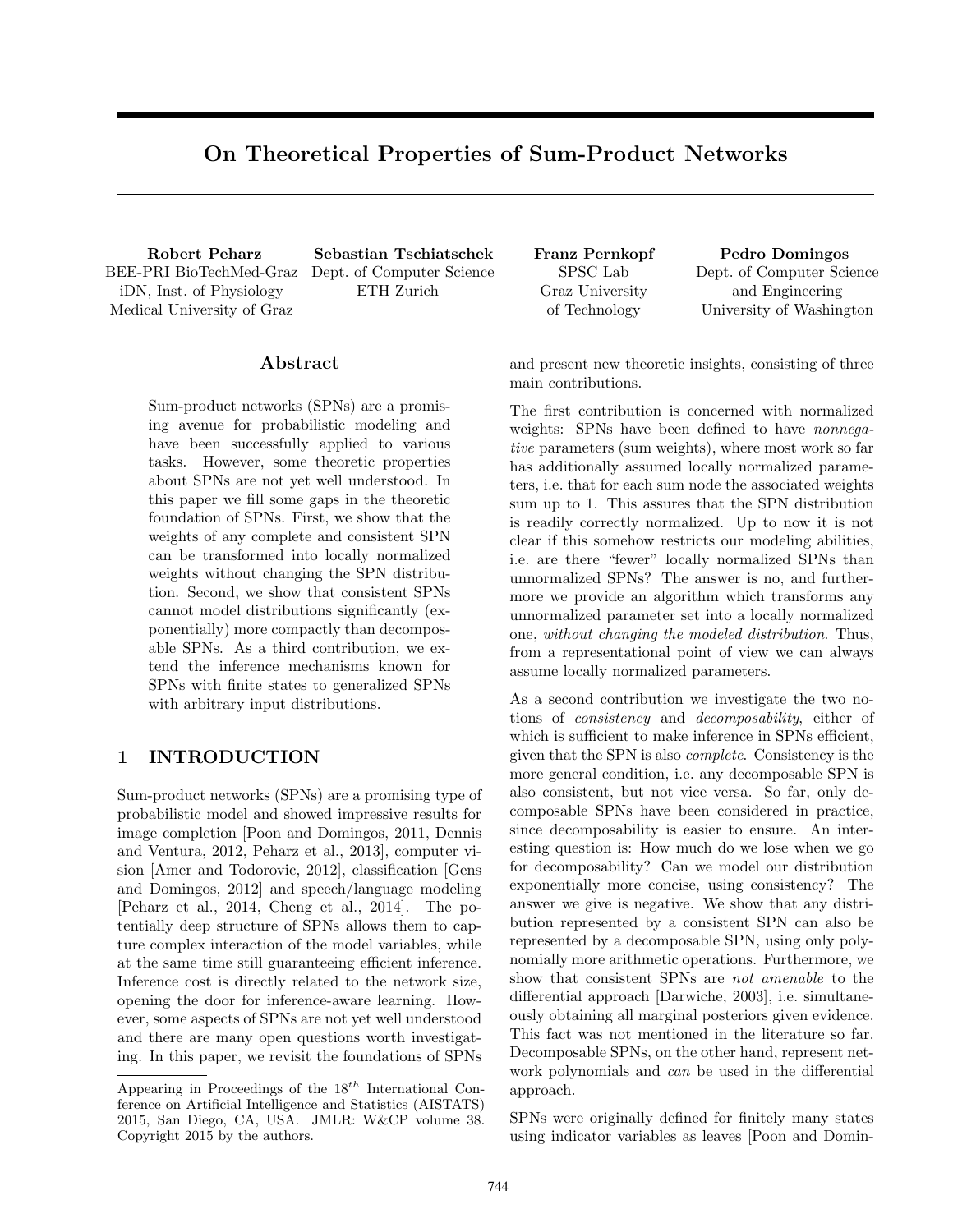gos, 2011]. However, SPNs can be generalized and equipped with arbitrary distributions as inputs. As a third contribution, we extend the inference mechanisms known for finite state SPNs to these generalized SPNs. We show that marginalization in generalized SPNs reduces to marginalization over the input distributions. Furthermore, we propose a generalized differential approach, which yields the marginal posteriors of all variables given some evidence.

Throughout the paper, we use the following notation. Random variables (RVs) are denoted as X, Y and Z. The set of values an RV X can assume is  $val(X)$ , where corresponding lower-case letters denote their values, e.g. x is an element of  $val(X)$ . Sets of random variables are denoted by boldface letters, e.g.  $\mathbf{X} = \{X_1, \ldots, X_N\}$ . We define **val** $(\mathbf{X})$  as the set of compound values, i.e. the Cartesian product set of compound values, i.e. the Cartesian product<br> **val**(**X**) =  $\times_{n=1}^{N}$ **val**(*X<sub>n</sub>*), and use **x** for elements of val(X). For  $Y \subseteq X$  and  $X \in X$ ,  $x[Y]$  and  $x[X]$  denote the projections of  $x$  onto  $Y$  and onto  $X$ , respectively. The elements of  $val(X)$  represent *complete* evidence, assigning each RV in  $X$  a value. Partial evidence about X is represented as *subsets*  $\mathcal{X} \subseteq \text{val}(X)$ , which is an element of the sigma-algebra  $A_X$  induced by RV X. For discrete RVs, we assume  $A_X = 2^{\text{val}(X)}$ , i.e. the power-set of  $val(X)$ . For continuous RVs, we use  $\mathcal{A}_X = \{ \mathcal{X} \in \mathcal{B} \mid \mathcal{X} \subseteq \text{val}(X) \}, \text{ where } \mathcal{B} \text{ are the Borel-}$ sets over R. For sets of RVs  $\mathbf{X} = \{X_1, \ldots, X_N\}$ , we sets over  $\mathbb{R}$ . For sets of Rys  $\mathbf{A} =$ <br>use the product sets  $\mathcal{H}_{\mathbf{X}} := \{ \times_{n=1}^{N} \}$  $\sum_{n=1}^N \mathcal{X}_n \mid \mathcal{X}_n \in \mathcal{A}_{X_n}$ to represent partial evidence about X. Elements of  $\mathcal{H}_{\mathbf{X}}$  are denoted as  $\mathcal{X}$ . When  $\mathbf{Y} \subseteq \mathbf{X}, X \in \mathbf{X}$  and  $\mathcal{X} \in \mathcal{H}_{\mathbf{X}}$ , we define  $\mathcal{X}[\mathbf{Y}] := {\mathbf{x}[\mathbf{Y}] | \mathbf{x} \in \mathcal{X}}$  and  $\mathcal{X}[Y] = {\mathbf{x}[Y] \mid \mathbf{x} \in \mathcal{X}}$ . An example for partial evidence is provided in the supplementary paper.

The paper is organized as follows: In Section 3 we discuss SPNs over random variables with finitely many states. Inference for generalized SPNs is discussed in Section 4. Section 5 concludes the paper. In the main paper, we provide proofs only for the main results. Proofs for all results can be found in the supplementary paper.

### 2 RELATED WORK

Darwiche [2003] introduced network polynomials (NPs) for Bayesian networks over RVs X with finitely many states. Poon and Domingos [2011] generalized them to unnormalized distributions, i.e. any nonnegative function  $\Phi(\mathbf{x})$  where  $\exists \mathbf{x}: \Phi(\mathbf{x}) > 0$ . We introduce the so-called indicator variables (IVs) for each RV and each state, where  $\lambda_{X=x} \in \mathbb{R}$  is the IV for X and state x. Let  $\lambda$  be a vector collecting all IVs of **X**.

**Definition 1** (Network Polynomial). Let  $\Phi$  be an unnormalized probability distribution over RVs  $X$  with finitely many states and  $\lambda$  be their IVs. The network polynomial  $f_{\Phi}$  of  $\Phi$  is defined as

$$
f_{\Phi}(\lambda) := \sum_{\mathbf{x} \in \mathbf{val}(\mathbf{X})} \Phi(\mathbf{x}) \prod_{X \in \mathbf{X}} \lambda_{X = \mathbf{x}[X]}.
$$
 (1)

The NP contains exponentially many term in the number of RVs. As shown by Darwiche [2003], it represents the distribution  $\Phi$  in the following sense. Restrict the IVs to  $\{0,1\}$  and as a function of  $\mathbf{x} \in \text{val}(\mathbf{X})$ :

$$
\lambda_{X=x}(\mathbf{x}) = \begin{cases} 1 & \text{if } x = \mathbf{x}[X] \\ 0 & \text{otherwise.} \end{cases}
$$
 (2)

Let  $\lambda(x)$  be the corresponding vector-valued function, collecting all  $\lambda_{X=x}(\mathbf{x})$ . When we input  $\lambda(\mathbf{x})$  to  $f_{\Phi}$ , all but one of the terms evaluate to 0, i.e.  $f_{\Phi}(\lambda(\mathbf{x})) =$  $\Phi(\mathbf{x})$ . Now, let us extend (2) to a function of  $\mathcal{X} \in \mathcal{H}_{\mathbf{X}}$ :

$$
\lambda_{X=x}(\mathcal{X}) = \begin{cases} 1 & \text{if } x \in \mathcal{X}[X] \\ 0 & \text{otherwise.} \end{cases}
$$
 (3)

Let  $\lambda(\mathcal{X})$  be the corresponding vector-valued function. It is easily verified that  $f_{\Phi}(\lambda(\mathcal{X})) = \sum_{\mathbf{x} \in \mathcal{X}} \Phi(\mathbf{x}),$ i.e. the NP returns the unnormalized probability measure for arbitrary sets in  $\mathcal{H}_{\mathbf{X}}$ . Thus, the NP compactly describes marginalization over arbitrary domains of the RVs by simply setting the corresponding IVs to 1. In particular, when we set  $\lambda \equiv 1$ , it returns the normalization constant of Φ. A direct implementation of the NP is not practical due the exponentially many terms. In [Darwiche, 2002, 2003, Lowd and Domingos, 2008, Lowd and Rooshenas, 2013] exponentially more compact representations were learned using arithmetic circuits.

It is important to note that, although the IVs are called *indicator* variables and set to values out of  $\{0, 1\}$ by functions (2) and (3), they are in fact real-valued variables – this difference is essential when we take derivatives w.r.t. the IVs. These derivatives are used in the so-called differential approach to inference [Darwiche, 2003]. Taking the first derivative with respect to some  $\lambda_{X=x}$  yields

$$
\frac{\partial f_{\Phi}}{\partial \lambda_{X=x}}(\lambda(\mathcal{X})) = \Phi(x, \mathcal{X}[\mathbf{X} \setminus X]), \tag{4}
$$

since the derivatives of sum-terms in (1) with  $\mathbf{x}[X] \neq x$ are 0, and the derivatives of sum-terms with  $\mathbf{x}[X] =$ x are  $\Phi(\mathbf{x}) \prod_{X' \in \mathbf{X} \setminus X} \lambda_{X'=\mathbf{x}[X']}$ . Thus, the derivative in (4), which is indeed the standard derivative known from calculus, evaluates  $\Phi$  for modified evidence  $x, \mathcal{X}[\mathbf{X} \setminus X]$  and is proportional to the *marginal poste*rior  $\Phi(x \mid \mathbf{X} \setminus X)$ . The marginal posteriors are especially useful for approximate MAP solvers [Park, 2002,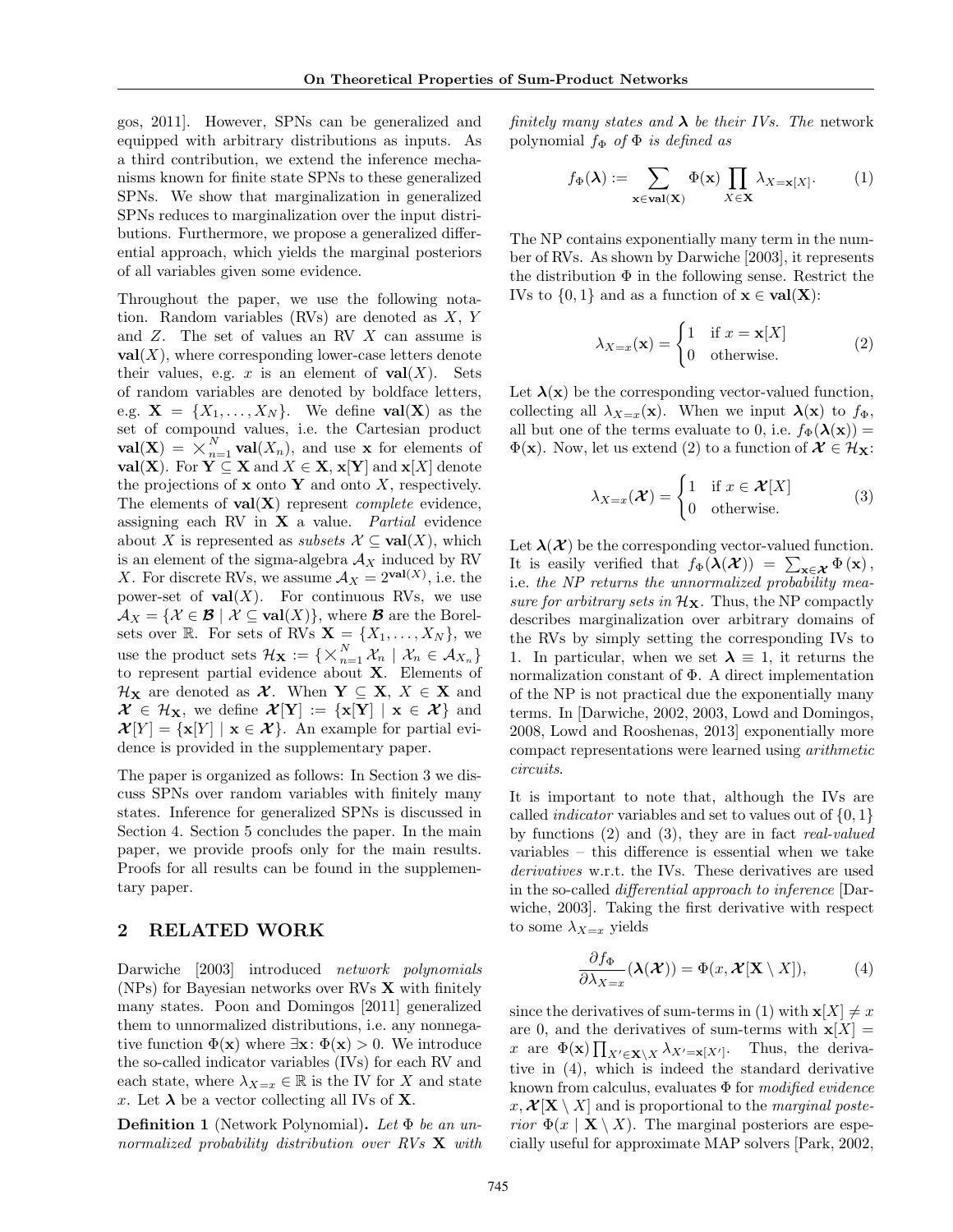Park and Darwiche, 2004]. Given a compact representation of the NP, e.g. using an arithmetic circuit, all derivatives of the form (4) can be computed simultaneously using back-propagation, i.e. using a single upward and downward pass in the circuit.

# 3 FINITE STATE SPNS

For some node N in an *acyclic directed graph*, we denote the set of parents and children as  $pa(N)$  and  $ch(N)$ , respectively. The descendants  $desc(N)$  are recursively defined as the set containing N and the children of any descendant. We now define SPNs over RVs with finitely many states [Poon and Domingos, 2011]: Definition 2 (Sum-Product Network). Let X be a set of RVs with finitely many states and  $\lambda$  their IVs. A sum-product network  $S = (\mathcal{G}, \mathbf{w})$  over **X** is a rooted acyclic directed graph  $\mathcal{G} = (V, E)$  and a set of nonnegative parameters  $w$ . All leaves of  $\mathcal G$  are IVs and all internal nodes are either sums or products. A sum node S computes a weighted sum  $S(\lambda) =$  $\sum_{\mathsf{C} \in \mathbf{ch}(\mathsf{S})} w_{\mathsf{S},\mathsf{C}} \mathsf{C}(\boldsymbol{\lambda}), \text{ where the weight } w_{\mathsf{S},\mathsf{C}} \in \mathbf{w} \text{ is a} s$ sociated with the edge  $(S, C) \in E$ . A product node computes  $P(\lambda) = \prod_{C \in ch(P)} C(\lambda)$ . The output of S is the function computed by the root node and denoted as  $S(\lambda)$ . The number of additions and multiplications performed by SPN  $S$  are denoted as  $A_S$  and  $M_{\mathcal{S}}$ , respectively, and given as  $A_{\mathcal{S}} = \sum_{\mathsf{S} \in V} |\mathbf{ch}(\mathsf{S})|$ ,  $M_{\mathcal{S}} = \sum_{\mathsf{P} \in V} (|\mathbf{ch}(\mathsf{P})| - 1) + \sum_{\mathsf{S} \in V} |\mathbf{ch}(\mathsf{S})|.$ 

We use symbols  $\lambda$ , S, P, N, C, F to refer to nodes in SPNs, where  $\lambda$  denotes an IV, S always refers to a sum and P always to a product. N, C, F refer to nodes without specifying their type, where N can be any node, C and F are used to highlight their roles as children and parents of other nodes, respectively.

The *scope* of N, denoted as  $\mathbf{sc}(N)$ , is defined as

$$
\mathbf{sc}(\mathsf{N}) = \begin{cases} \{X\} & \text{if } \mathsf{N} \text{ is some IV } \lambda_{X=x} \\ \bigcup_{\mathsf{C} \in \mathbf{ch}(\mathsf{N})} \mathbf{sc}(\mathsf{C}) & \text{otherwise.} \end{cases}
$$
(5)

For any N in an SPN, we define the sub-SPN  $S_N =$  $(\mathcal{G}_{N}, w_{N})$ , resulting from the graph  $\mathcal{G}_{N}$  induced by  $\text{desc}(N)$  together with the corresponding weights  $w_N$ .

The nodes in an SPN are functions over the IVs  $\lambda$ . Using (2) and (3), we define  $N(x) := N(\lambda(x))$  and  $N(\mathcal{X}) := N(\lambda(\mathcal{X}))$ . To avoid pathological cases, we assume that for each N there exist  $x \in val(X)$  such that  $N(x) > 0$ . The SPN *distribution* is defined as [Poon and Domingos, 2011]:

**Definition 3** (SPN Distribution). Let  $S$  be an SPN over **X**. The distribution represented by S is

$$
P_{\mathcal{S}}(\mathbf{x}) := \frac{\mathcal{S}(\mathbf{x})}{\sum_{\mathbf{x}' \in \text{val}(\mathbf{X})} \mathcal{S}(\mathbf{x}')}.
$$
(6)

Using sub-SPNs, we associate to each node N a distribution  $P_{\mathsf{N}} := P_{\mathcal{S}_{\mathsf{N}}}$  over  $\mathbf{sc}(\mathsf{N})$ .

Inference in structurally unconstrained SPNs is generally intractable. Therefore, Poon and Domingos [2011] introduce the notion of validity:

**Definition 4** (Valid SPN). An SPN  $S$  over  $X$  is valid if for each  $\mathcal{X} \in \mathcal{H}_{\mathbf{X}}$ 

$$
\sum_{\mathbf{x}\in\mathcal{X}} P_{\mathcal{S}}(\mathbf{x}) = \frac{\mathcal{S}(\mathcal{X})}{\sum_{\mathbf{x}'\in\mathbf{val}(\mathbf{X})} \mathcal{S}(\mathbf{x}')}.
$$
(7)

A valid SPN performs marginalization in similar manner as an NP, cf. Section 2. Two conditions are given for guaranteeing validity of an SPN, completeness and consistency, which are defined as follows:

Definition 5 (Completeness). A sum node S in SPN S is complete if  $\mathbf{sc}(C') = \mathbf{sc}(C'')$ ,  $\forall C', C'' \in \mathbf{ch}(S)$ . S is complete if every sum node in  $S$  is complete.

Definition 6 (Consistency). A product node P in SPN S is consistent if  $\forall C', C'' \in \mathbf{ch}(P), C' \neq C'',$  it holds that  $\lambda_{X=x} \in \mathbf{desc}(C') \Rightarrow \forall x' \neq x : \lambda_{X=x'} \notin \mathbf{desc}(C'')$ .  $S$  is consistent if every product node in  $S$  is consistent.

Thus, for complete and consistent SPNs, we can perform arbitrary marginalization tasks of the form (7) with computational cost linear in the network size. A more restrictive condition implying consistency is decomposability:

**Definition 7** (Decomposability). A product node P in SPN S is decomposable if  $\forall C', C'' \in ch(P), C' \neq C''$ , it holds that  $\operatorname{sc}(C') \cap \operatorname{sc}(C'') = \emptyset$ . S is decomposable if every product node in  $S$  is decomposable.

Decomposability requires that the scopes of a product node's children do not overlap, while the notion of consistency is somewhat harder to grasp. The following definition and proposition provide an equivalent condition to consistency.

Definition 8 (Shared RVs). The shared RVs of some product node P are defined as

$$
\mathbf{Y} = \bigcup_{\substack{C', C'' \in \mathbf{ch}(P) \\ C' \neq C''}} \mathbf{sc}(C') \cap \mathbf{sc}(C''), \tag{8}
$$

*i.e.* the part of  $\mathbf{sc}(P)$  shared by at least two children.

**Proposition 1.** Let  $P$  be a product node and  $Y$  be its shared RVs. P is consistent iff for each  $Y \in \mathbf{Y}$  there exists a unique  $y^* \in \text{val}(Y)$  with  $\lambda_{Y=y^*} \in \text{desc}(\mathsf{P})$ .

We call  $y^*$  the *consistent state of the shared RV Y*, and collect all  $y^*$  in  $y^* \in val(Y)$ . The following theorem shows that the distribution represented by a consistent product is deterministic with respect to the shared RVs.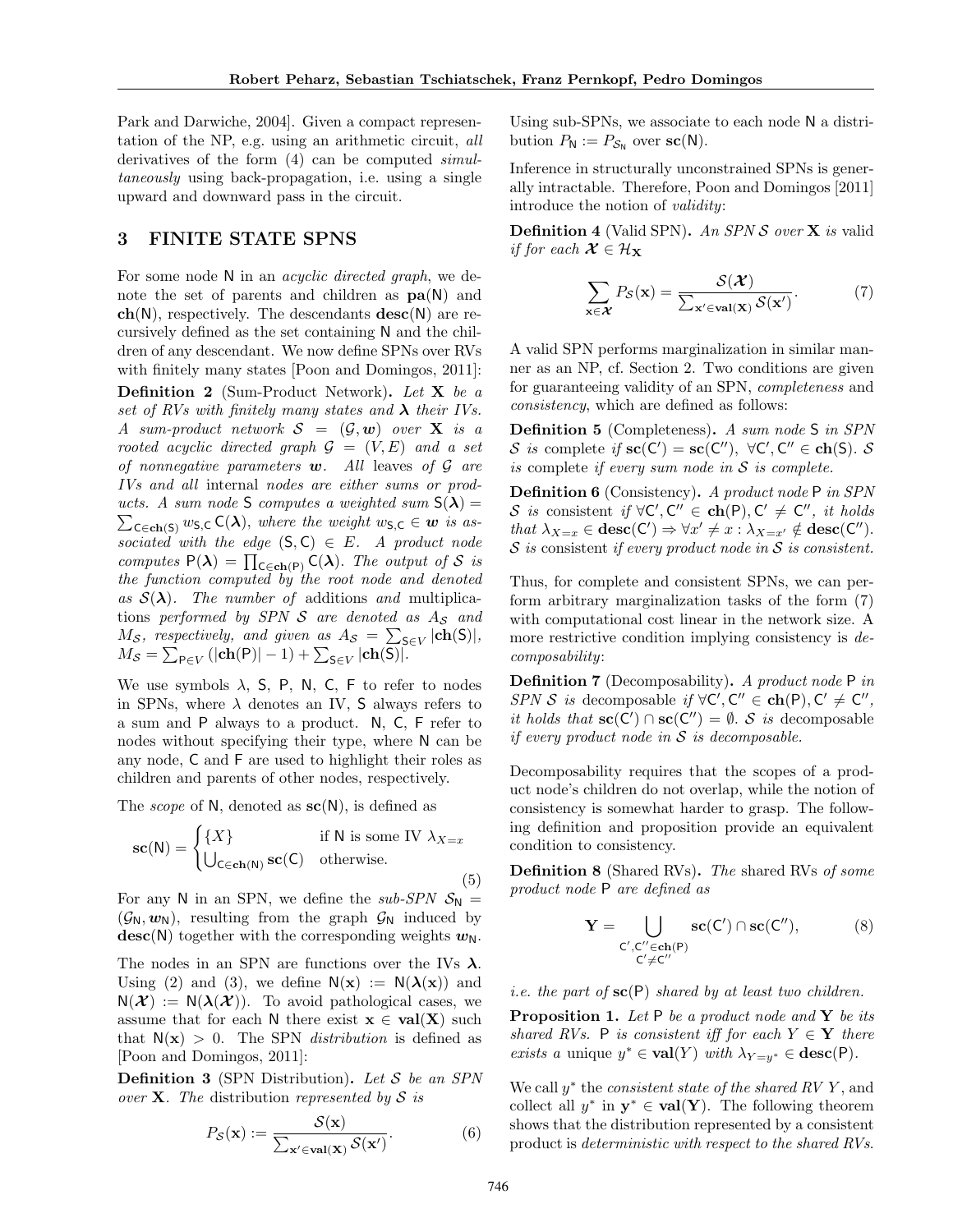Furthermore, the distributions represented by descendants of this product are deterministic with respect to the RVs which overlap with Y.

**Theorem 1.** Let  $S$  be a complete and consistent SPN and  $P$  be a non-decomposable product in  $S$ ,  $Y$  be the shared RVs of  $P$  and  $y^*$  the consistent state of  $Y$ . For  $N \in \text{desc}(P)$  define  $Y^N := Y \cap \text{sc}(N)$  and  $X^N :=$  $\mathbf{sc}(N) \setminus \mathbf{Y}^N$ . Then for all  $N \in \mathbf{desc}(P)$ , and all  $\mathbf{x} \in$  $val(\mathbf{sc}(N))$ :

$$
P_{\mathsf{N}}(\mathbf{x}) = \mathbb{1}\big(\mathbf{x}[\mathbf{Y}^{\mathsf{N}}] = \mathbf{y}^*[\mathbf{Y}^{\mathsf{N}}]\big) \, P_{\mathsf{N}}\left(\mathbf{x}[\mathbf{X}^{\mathsf{N}}]\right), \quad (9)
$$

where  $\mathbbm{1}$  is the indicator function.

For the proof we require two lemmas.

Lemma 1. Let N be a node in some complete and consistent SPN over  $X, X \in sc(N)$  and  $x \in val(X)$ . When  $\lambda_{X=x} \notin \text{desc}(N)$ , then  $\forall x \in \text{val}(X)$  with  $\mathbf{x}[X] = x$  we have  $\mathsf{N}(\mathbf{x}) = 0$ .

**Lemma 2.** Let  $P$  be a probability mass function (PMF) over **X** and  $Y \subseteq X$ ,  $Z = X \ Y$  such that there exists  $a \mathbf{y}^* \in \text{val}(Y)$  with  $P(\mathbf{z}, \mathbf{y}) = 0$  when  $\mathbf{y} \neq \mathbf{y}^*$ . Then we have  $P(\mathbf{z}, \mathbf{y}) = \mathbb{1}(\mathbf{y} = \mathbf{y}^*) P(\mathbf{z})$ .

Proof of Theorem 1. From Proposition 1 we know that  $\forall Y \in \mathbf{Y}: \lambda_{Y=v^*[Y]} \in \mathbf{desc}(\mathsf{P})$  and  $\forall y \neq$  $\mathbf{y}^*[Y]: \lambda_{Y=y} \notin \mathbf{desc}(\mathsf{P})$ . Consequently, for any  $\mathsf{N} \in$ **desc**(P) we have for all  $Y \in \mathbf{Y}^N$  that  $\lambda_{Y=y^*|Y|} \in$  $\textbf{desc}(\mathsf{N})$  and  $\forall y \neq \mathbf{y}^*[Y]: \lambda_{Y=y} \notin \textbf{desc}(\mathsf{N}).$  With Lemma 1 it follows that for all  $\mathbf{x} \in \text{val}(\text{sc}(N))$  with  $\mathbf{x}[\mathbf{Y}^{\mathsf{N}}] \neq \mathbf{y}^*[\mathbf{Y}^{\mathsf{N}}],$  we have  $P_{\mathsf{N}}(\mathbf{x}) = 0$ . Theorem 1 follows with Lemma 2. Ш

Corollary 1. Let  $P$ ,  $Y$ ,  $y^*$  be as in Theorem 1. For  $C \in \mathbf{ch}(P)$ , let  $\mathbf{X}^C := \mathbf{sc}(C) \setminus \mathbf{Y}$ , i.e. the part of  $\mathbf{sc}(C)$ which belongs exclusively to C. Then

$$
P_{\mathsf{P}}(\mathbf{x}) = \mathbb{1}(\mathbf{x}[\mathbf{Y}] = \mathbf{y}^*) \prod_{\mathsf{C} \in \mathbf{ch}(\mathsf{P})} \mathsf{C}\left(\mathbf{x}[\mathbf{X}^{\mathsf{C}}]\right). \tag{10}
$$

A decomposable product has the intuitive interpretation of a distribution assuming independence among the scopes of its children. Corollary 1 shows that a consistent product assumes independence among the shared RVs  $\mathbf{Y}$  and the RVs which are exclusive to P's children. Independence of  $Y$  stems from the fact that Y is deterministically set to the consistent state  $y^*$ .

#### 3.1 Locally Normalized SPNs

In this section we present our first main contribution. In valid SPNs, the normalization constant  $\mathscr{Z}_{\mathcal{S}} =$  $\sum_{\mathbf{x}} S(\mathbf{x})$  can be determined efficiently by a single upwards pass, setting  $\lambda \equiv 1$ . We call SPNs with  $\mathscr{Z}_{\mathcal{S}} = 1$ normalized SPNs, for which we have  $P_{\mathcal{S}}(\mathbf{x}) = \mathcal{S}(\mathbf{x})$ . When the sum weights are normalized for each sum

S, i.e. ∀S:  $\sum_{\mathsf{C} \in \mathbf{ch}(\mathsf{S})} w_{\mathsf{S},\mathsf{C}} = 1$ , the SPN is automatically normalized, since i) IVs can be interpreted as distributions, ii) complete sum nodes with normalized weights are normalized if their children are normalized, and iii) consistent product nodes are normalized if their children are normalized, following from Corollary 1. We call such SPNs, whose weights are normalized for each sum, locally normalized SPNs. Clearly, any sub-SPN of a locally normalized SPNs is also locally normalized. Thus, for any complete, consistent and locally normalized SPN  $S$  and any N of  $S$ , we have  $\forall x \in sc(N) : P_N(x) = S_N(x)$ . The question rises, if locally normalized SPNs are a weaker class of models than non-normalized SPNs, i.e. are there distributions which can be represented by an SPN with structure  $\mathcal{G}$ , but not by a locally normalized SPN sharing the same structure? The answer is no, as stated in the following theorem.

Theorem 2. For each complete and consistent SPN  $\mathcal{S}' = (\mathcal{G}', \mathbf{w}')$ , there exists a complete, consistent and locally normalized  $SPN \mathcal{S} = (\mathcal{G}, \mathbf{w})$  with  $\mathcal{G}' = \mathcal{G}$ , such that  $\forall N \in \mathcal{G} \colon \mathcal{S}_N \equiv P_{\mathcal{S}'_N}$ .

| Algorithm 1 Locally Normalize SPN |  |  |  |
|-----------------------------------|--|--|--|
|-----------------------------------|--|--|--|

1: Let  $\mathsf{N}_1,\ldots,\mathsf{N}_K$  be a topologically ordered list of all sum and product nodes 2: For all product nodes P initialize  $\alpha_{\rm P} \leftarrow 1$ 3: for  $k = 1 : K$  do 4: if  $N_k$  is a sum node then 5:  $\alpha \leftarrow \sum_{\mathsf{C} \in \mathbf{ch}(\mathsf{N}_k)} w_{\mathsf{N}_k,\mathsf{C}}$ 6:  $\forall C \in \mathbf{ch}(N_k): w_{N_k,C} \leftarrow \frac{w_{N_k,C}}{\alpha}$ 7: end if 8: if  $N_k$  is a product node then 9:  $\alpha \leftarrow \alpha_{N_k}$ 10:  $\alpha_{\mathsf{N}_k} \leftarrow 1$ 11: end if 12: for  $F \in \text{pa}(\mathsf{N}_k)$  do 13: **if** F is a sum node then 14:  $w_{\mathsf{F},\mathsf{N}_k} \leftarrow \alpha w_{\mathsf{F},\mathsf{N}_k}$ 15: end if 16: **if** F is a product node then 17:  $\alpha_F \leftarrow \alpha \, \alpha_F$ 18: end if

Proof. Algorithm 1 finds locally normalized weights without changing the distribution of any node. For deriving the algorithm, we introduce a nonnegative correction factor  $\alpha_{\rm P}$  for each product node P, initialized to  $\alpha_{\rm P} = 1$ . We redefine the product node P as  $P(\lambda) := \alpha_P P(\lambda)$ . At the end of the algorithm, all  $\alpha_P$ will be 1 and can effectively be removed.

19: end for 20: end for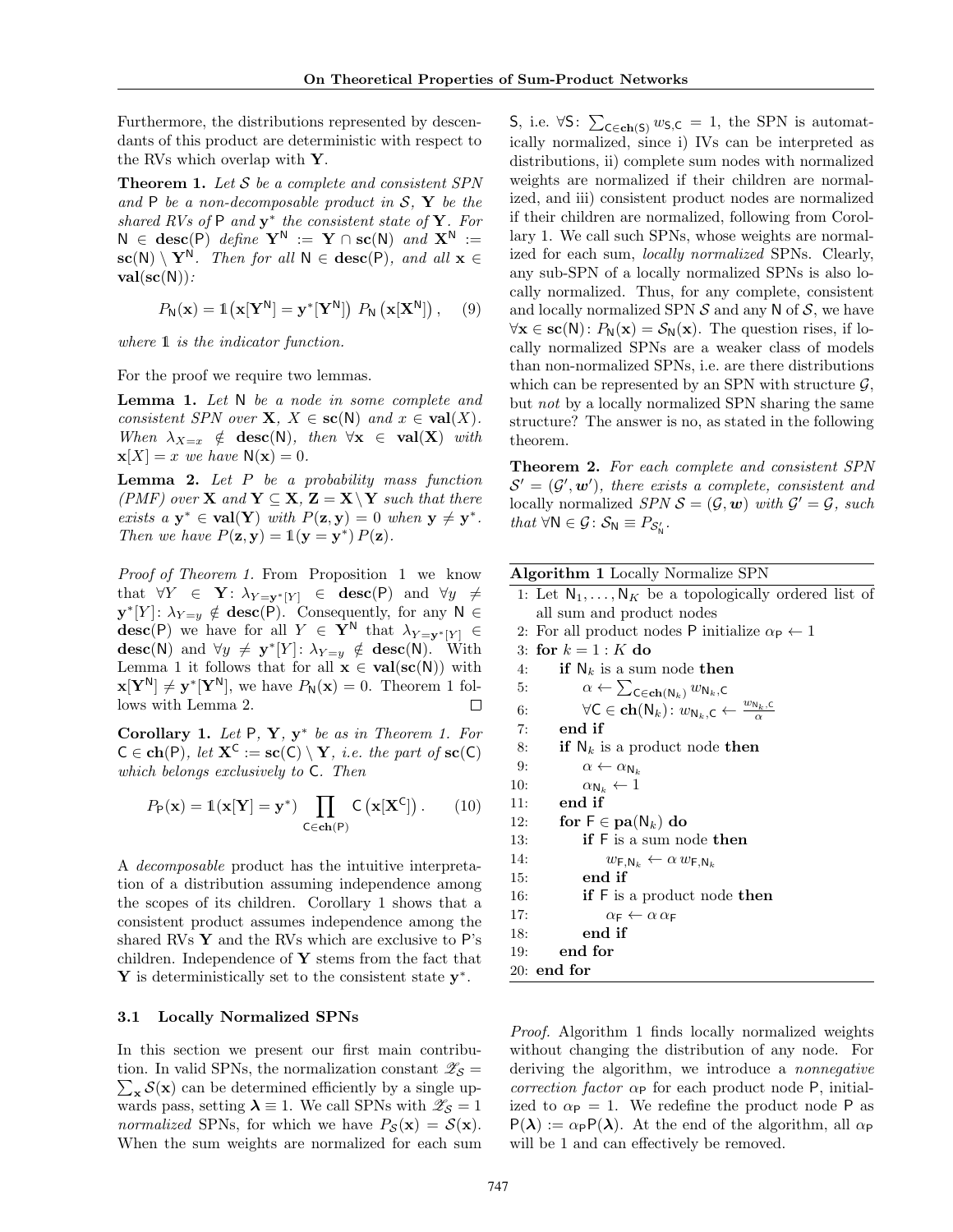

Figure 1: Example of a complete and consistent (but not decomposable) SPN over two binary RVs  $\{X, Y\}$ .

Let  $N'_1, \ldots, N'_K$  be a topologically ordered list of all sums and products in the unnormalized SPN  $S'$ , i.e.  $\mathsf{N}'_k \notin \mathbf{desc}(\mathsf{N}'_l)$  if  $k > l$ . Let  $\mathsf{N}_1, \ldots, \mathsf{N}_K$  be the corresponding list of  $S$ , which will be the normalized version after the algorithm has terminated. We have the following loop invariant for the main loop. Given that at the  $k^{\text{th}}$  entrance of the main loop, i)  $P_{N_l'} = S_{N_l}$ , for  $1 \leq l < k$ , and ii)  $S'_{N'_m} = S_{N_m}$ , for  $k \leq m \leq K$ , the same will hold for  $k + 1$ <sup>""</sup> at the end of the loop.

Point i) holds since we normalize  $\mathsf{N}_k$  during the main loop: All nodes prior in the topological order, and therefore all children of  $N_k$  are already normalized. If  $N_k$  is a sum, then it represents a mixture distribution after step 6. If  $N_k$  is a product, then it will be normalized after step 10, due to Corollary 1 and since we set  $\alpha_{N_k} = 1$ . Point ii) holds since the modification of  $\mathsf{N}_k$  can change any  $\mathsf{N}_m$ ,  $m > k$ , only via  $\mathbf{pa}(\mathsf{N}_k)$ . The change of  $N_k$  is compensated for all parents either in step 14 or step 17, depending on whether the parent is a sum or a product. From this loop invariance it follows by induction that all  $\mathsf{N}_1, \ldots, \mathsf{N}_K$  compute the normalized distributions of  $N'_1, \ldots, N'_K$  after the  $K^{\text{th}}$ iteration. □

Theorem 2 shows that from a representational point of view, we can always assume locally normalized SPNs. It might be advantageous during learning to assume the parameter space of non-normalized SPNs. However, after learning is completed we can use Algorithm 1 to find a set of locally normalized parameters.

#### 3.2 Consistency vs. Decomposability

As already noted, consistency together with completeness guarantees validity of an SPN, i.e. we can perform efficient marginalization, similarly to NPs. However, a valid but non-decomposable SPN does in general not compute an NP, as the following example shows. The SPN depicted in Figure 1 is complete and consistent, but not decomposable, since  $P<sup>1</sup>$  is not decomposable.

It computes the function

$$
S(\lambda) = w_{S^1, P^1} w_{S^2, P^2} \lambda_{X=x_1}^2 \lambda_{Y=y_1}
$$
  
+  $w_{S^1, P^1} w_{S^2, P^3} \lambda_{X=x_1}^2 \lambda_{Y=y_2}$   
+  $w_{S^1, P^3} \lambda_{X=x_1} \lambda_{Y=y_2}$   
+  $w_{S^1, P^4} \lambda_{X=x_2} \lambda_{Y=y_1}$ , (11)

which is clearly no NP since  $\lambda_{X=x_1}$  is raised to the power of 2 in two terms. This generally happens in non-decomposable SPNs and as a consequence, Darwiche's differential approach is not applicable to consistent SPNs. For example, consider the derivative

$$
\frac{\partial S}{\partial \lambda_{X=x_1}}(\lambda) = 2 w_{S^1,P^1} w_{S^2,P^2} \lambda_{X=x_1} \lambda_{Y=y_1}
$$
  
+ 2 w\_{S^1,P^1} w\_{S^2,P^3} \lambda\_{X=x\_1} \lambda\_{Y=y\_2}  
+ w\_{S^1,P^3} \lambda\_{Y=y\_2}, (12)

which does not have the probabilistic interpretation of evaluation of modified evidence, such as the derivatives of an NP, cf. (4). A complete and consistent, but non-decomposable SPN is valid and thus identical to some NP on the domain of binary vectors. However, when taking the derivative, intuitively speaking, we also consider a small  $\epsilon$ -environment around the 0's and 1's, corrupting the differential approach.

However, complete and decomposable SPNs compute NPs and are thus amenable for the differential approach. This is stated in the following proposition.

Proposition 2. A complete and decomposable SPN computes the NP of some unnormalized distribution.

Therefore, when evaluations of modified evidence (4) are required, we should use decomposable SPNs instead of consistent SPNs. When these are not required, we might want to use the more general condition of consistency instead of decomposability, since we could possibly represent distributions more compactly, i.e. using smaller networks and fewer arithmetic operations. However, the following theorem shows that this potential saving is relatively modest.

**Theorem 3.** Every complete and consistent SPN  $S =$  $((V, E), \mathbf{w})$  over **X** can be transformed into a complete and decomposable SPN  $S' = ((V', E'), \mathbf{w}')$  over **X** such that  $P_{\mathcal{S}} \equiv P_{\mathcal{S}'},$  and where  $|V'| \in \mathcal{O}(|V|^2),$  $A_{\mathcal{S}'} = A_{\mathcal{S}}$  and  $M_{\mathcal{S}'} \in \mathcal{O}(M_{\mathcal{S}} | \mathbf{X}|).$ 

*Proof.* Due to Theorem 2 we assume w.l.o.g. that  $\mathcal{S}'$ is locally normalized, and thus  $P_{\mathcal{S}} \equiv \mathcal{S}$ . Algorithm 2 transforms  $S$  into a complete and decomposable SPN, representing the same distribution. First it finds a topologically ordered list  $N_1, \ldots, N_K$  of all sum and product nodes, i.e.  $k > l \Rightarrow N_k \notin \mathbf{desc}(N_l)$ . Then, in steps 2–7, it considers all sum nodes S and all children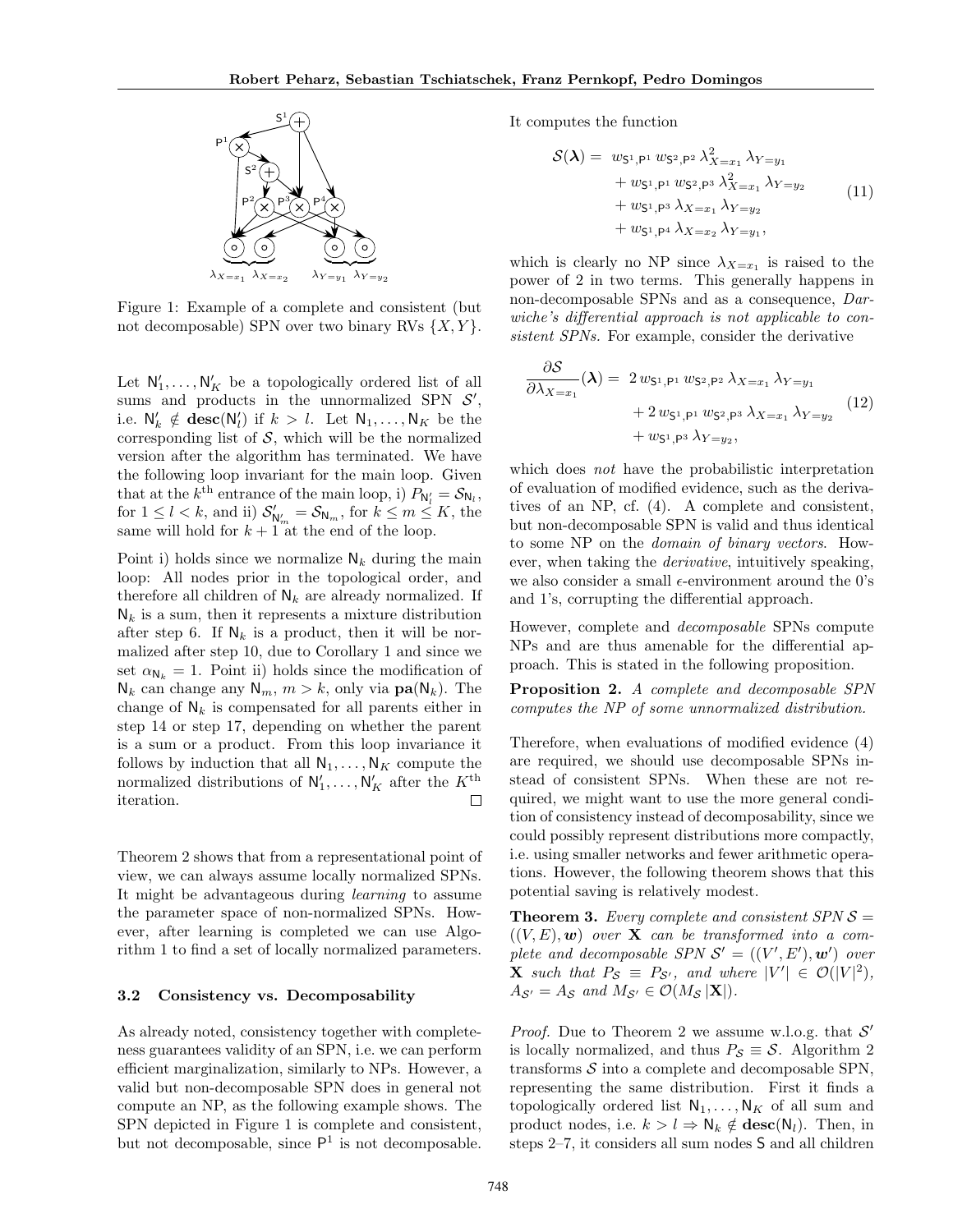$C \in ch(S)$ ; if the child C has further parents except  $S$ , a newly generated product node  $P^{S,C}$  is interconnected between  $S$  and  $C$ , i.e.  $P^{S,C}$  is connected as child of S with weight  $w_{\mathsf{S},\mathsf{C}}$ , C is disconnected from S and connected as child of  $P^{S,C}$ . To  $P^{S,C}$  we refer as *link* between S and C. Note that the link has only S as parent, i.e. the link represents a private copy of child C for sum node S. Clearly, after step 7, the SPN still computes the same function.

In each iteration of the main loop 8–26, the algorithm finds the lowest non-decomposable product node  $N_k =$ P w.r.t. the topological ordering. We distinguish two cases:  $\mathbf{sc}(P) = \mathbf{Y}$  and  $\mathbf{sc}(P) \neq \mathbf{Y} \Leftrightarrow \mathbf{Y} \subset \mathbf{sc}(P)$ .

In the first case, we know from Corollary 1 that  $P(y) = 1(y = y^*)$ , which is equivalent to the decomposable product  $\prod_{Y \in \mathbf{Y}} \lambda_{Y = \mathbf{y}^*[Y]}$  replacing P, i.e. this new product is connected as child of all parents of P, and P itself is deleted. Deletion of P might render some nodes unreachable; however, these unreachable nodes do not "influence" the root node and will be safely deleted in step 27.

In the second case, when  $Y \subset sc(P)$ , the algorithm first finds the set  $\mathbb{N}^d$  of all sum and product descendants of P. It also finds the subset  $N^{\sigma}$  of  $N^{d}$ , containing all nodes whose scope overlaps with  $\mathbf{Y}$ , but is no subset of Y. Clearly, P is contained in  $N^o$ . The basic strategy is to "cut"  $Y$  from the scope of  $P$ , i.e. that  $Y$ is marginalized, rendering P decomposable. Then, by re-connecting all indicators  $\lambda_{Y=v^*[Y]}$  to P in step 24, P computes the same distribution as before due to Corollary 1, but is rendered decomposable now. Steps 21–23 cut Y from all nodes in  $N^o$ , in particular from P, but leave all sub-SPNs rooted at any node in  $\mathbb{N}^d \setminus \mathbb{N}^o$  unchanged. This can be shown by induction over a topological ordering of  $\mathbb{N}^o$ . Due to space reasons, we omit this sub-proof here, but provide it in the supplementary. Although we achieve our primary goal to render P decomposable, steps  $21-23$  also cut Y from any other node in  $N \in \mathbb{N}^o$ , which would modify the SPN output via N's parents *outside* of  $\mathbf{N}^d$ , i.e. via  $\mathbf{F} = \mathbf{pa}(\mathbf{N}) \setminus \mathbf{N}^d$ . Note that all nodes in F must be products. To see this, assume that F contains a sum S. This would imply that N is a link, which can reached from P only via its single parent S. This implies  $S \in \mathbb{N}^d$ , a contradiction. By Theorem 1, the distribution of N is deterministic w.r.t.  $\mathbf{sc}(N) \cap Y$ . Steps 21–23 cut Y from N (see supplementary), which could change the distribution of the nodes in F. Thus, in step 19 the IVs corresponding to  $\mathbf{Y} \cap \mathbf{sc}(\mathsf{N})$  are connected to all **F**, such that they still "see" the same distribution after steps 21–23. It is easy to see that if some  $\mathsf{F} \in \mathsf{F}$  was decomposable beforehand, it will also be decomposable after step 23, i.e. steps 15–24 do not render other products non-decomposable. Thus, in each iteration, one

| Algorithm 2 Transform to decomposable SPN                                                                                                                                        |
|----------------------------------------------------------------------------------------------------------------------------------------------------------------------------------|
| 1: Let $N = N_1, , N_K$ be a topologically ordered list                                                                                                                          |
| of all sums and products                                                                                                                                                         |
| 2: for all sum nodes $S$ and all $C \in \mathbf{ch}(S)$ do                                                                                                                       |
| if $pa(C) > 1$ then<br>3:                                                                                                                                                        |
| Generate a new product node P <sup>S, C</sup><br>4:                                                                                                                              |
| Interconnect $P^{S,C}$ between S and C<br>5.                                                                                                                                     |
| end if<br>6:                                                                                                                                                                     |
| 7: end for                                                                                                                                                                       |
| while exist non-decomposable products in $N$ do<br>8:                                                                                                                            |
| $\mathsf{P}\leftarrow\mathsf{N}_{\min\{k'\text{ } \text{ } \mathsf{N}_{k'}\text{ is a non-decomposable product}\}}$<br>9:                                                        |
| $Y \leftarrow$ shared RVs of P<br>10:                                                                                                                                            |
| $y^* \leftarrow$ consistent state of Y<br>11:                                                                                                                                    |
| if $\operatorname{sc}(P) = Y$ then<br>12:                                                                                                                                        |
| Replace P by $\prod_{Y \in \mathbf{Y}} \lambda_{Y=\mathbf{y}^*[Y]}$<br>13:                                                                                                       |
| else<br>14:                                                                                                                                                                      |
| $\mathbf{N}^d \leftarrow$ sums and products in $\mathbf{desc}(P)$<br>15:                                                                                                         |
| $\mathsf{N}^o \leftarrow \{\mathsf{N} \in \mathsf{N}^d \colon \mathbf{sc}(\mathsf{N}) \not\subseteq \mathbf{Y}, \mathbf{sc}(\mathsf{N}) \cap \mathbf{Y} \neq \emptyset\}$<br>16: |
| for $N \in \mathbb{N}^o \setminus \{P\}$ do<br>17:                                                                                                                               |
| $\mathsf{F} \leftarrow \textbf{pa}(\mathsf{N}) \setminus \mathsf{N}^d$<br>18:                                                                                                    |
| $\forall Y \in \mathbf{Y} \cap \mathbf{sc}(\mathsf{N})$ :<br>19:                                                                                                                 |
| connect $\lambda_{Y=y^*[Y]}$ as child of all <b>F</b>                                                                                                                            |
| end for<br>20:                                                                                                                                                                   |
| for $P^o \in N^o$ do<br>21:                                                                                                                                                      |
| Disconnect $C \in \mathbf{ch}(P^o)$ if $\mathbf{sc}(C) \subseteq \mathbf{Y}$<br>22:                                                                                              |
| end for<br>23:                                                                                                                                                                   |
| $\forall Y \in \mathbf{Y}$ : connect $\lambda_{Y=\mathbf{y}^* Y }$ as child of P<br>24:                                                                                          |
| end if<br>25:                                                                                                                                                                    |
| 26: end while                                                                                                                                                                    |
| 27: Delete all unreachable sums and products                                                                                                                                     |

non-decomposable product is rendered decomposable, without changing the SPN distribution.

Since the only new introduced nodes are the links between sum nodes and their children, and the number of sum-edges is in  $\mathcal{O}(|V|^2)$ , we have  $|V'| \in \mathcal{O}(|V|^2)$ . The number of summations is the same in  $S$  and  $S'$ , i.e.  $A_{\mathcal{S}} = A_{\mathcal{S}}$ . Furthermore, introducing the links cannot introduce more than twice the number of multiplications, since we already require one multiplication per sum-edge. Thus, after step 7 we have  $M_{S'} \in \mathcal{O}(M_S)$ . Since the while-loop in Algorithm 2 cannot connect more than one IV per  $X \in \mathbf{X}$  to each product node, we have  $M_{\mathcal{S}'} \in \mathcal{O}(M_{\mathcal{S}} | \mathbf{X}|).$  $\Box$ 

A graphical example of Algorithm 2 is given in the supplementary. We see that any complete and consistent SPN  $S$  can be transformed into a complete and decomposable SPN  $\mathcal{S}'$  with the same number of addition operations, and whose number of multiplication operations grows at most linearly with  $M_S |\mathbf{X}|$ . Any distribution which can be encoded by a consistent SPN using polynomially many arithmetic operations in  $|X|$ , can also be polynomially encoded by a decomposable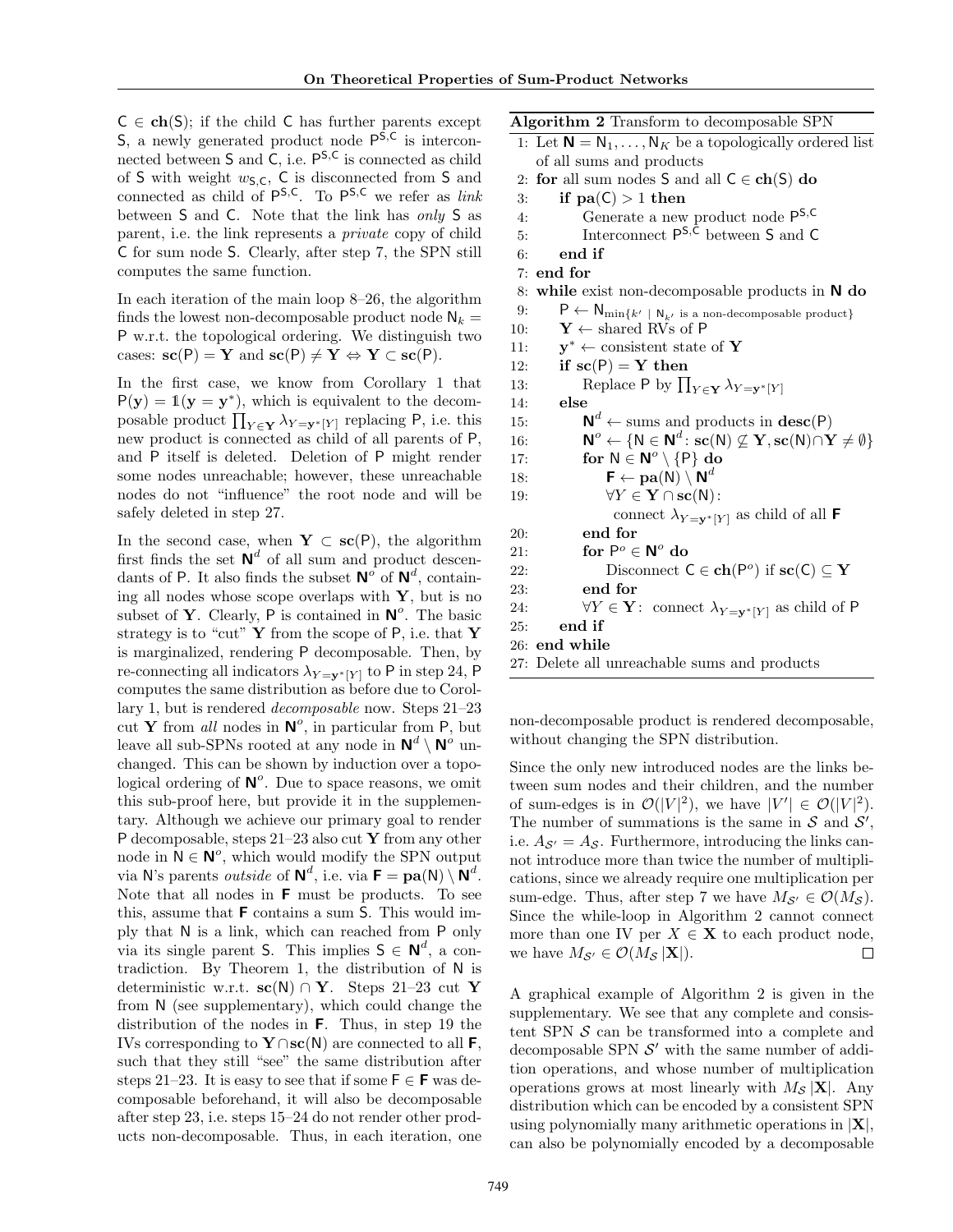SPN. Consequently, the class of consistent SPNs is not exponentially more compact than the class of decomposable SPNs.

Furthermore, Algorithm 2 shows that using consistent but non-decomposable products is actually wasteful for a particular sub-class of SPNs we denote as sumproduct trees:

Definition 9 (Sum-Product Tree). A sum-product tree (SPT) is an SPN where each sum and product has at most one parent.

Proposition 3. Every complete and consistent, but non-decomposable SPT  $S = ((V, E), w)$  over **X** can be transformed into a complete and decomposable SPT  $\mathcal{S}' = ((V', E'), \mathbf{w}')$  over **X** such that  $P_{\mathcal{S}} \equiv P_{\mathcal{S}'},$  and where  $|V'| \leq |V|$ ,  $A_{\mathcal{S}'} \leq A_{\mathcal{S}}$  and  $M_{\mathcal{S}'} < M_{\mathcal{S}}$ .

The proof and an example of applying Algorithm 2 to an SPT is given in the supplementary.

## 4 GENERALIZED SPNS

So far, we considered SPNs over finite states using IVs. However, as pointed out in [Gens and Domingos, 2013, Peharz et al., 2013, Rooshenas and Lowd, 2014], SPNs can be generalized by replacing the IVs with arbitrary distributions over arbitrary large scopes. From now on, we assume that each RV is either continuous or discrete, where the latter can also have countably infinitely many states (e.g. Poisson distributed). PMFs and PDFs can be mixed within the same distribution: For example, consider a binary RV X with  $val(X) =$  ${x_1, x_2}$  and a continuous RV Y with  $val(Y) = \mathbb{R}$ . The function

$$
D_{\{X,Y\}}(x,y) = 0.4 \times 1(x = x_1) \times \mathcal{N}(y; \mu_1, \sigma_1) + 0.6 \times 1(x = x_2) \times \mathcal{N}(y; \mu_2, \sigma_2),
$$
\n(13)

is a PMF with respect to  $X$  and a PDF with respect to Y. We refer to  $D_Y$  as distribution nodes or simply as distributions. We define generalized SPNs as in Section 3, but now using distributions as leaves. The scope is now defined as

$$
sc(N) = \begin{cases} Y & \text{if } N \text{ is some } D_Y \\ U_{C \in ch(N)} sc(C) & \text{otherwise.} \end{cases}
$$
 (14)

We require that all sums are complete and all products are decomposable. Note that we do allow heterogeneous scopes of the input distributions, i.e. when we have a  $D_Y$  with  $Y \in Y$ , we can have another  $D_{Y'}$ with  $Y \in \mathbf{Y}'$  and  $\mathbf{Y} \neq \mathbf{Y}'$ . In the most extreme case we can have distributions  $D_Y$  for all possible subsets of  $Y \subseteq X$ , as long as completeness and decomposability hold. It is easily verified that Theorem 2 also

holds for generalized SPNs, so w.l.o.g. we assume locally normalized weights. In generalized SPNs, each node clearly represents a distribution over its scope: i) leaves are distributions per definition, ii) products are distributions assuming independence, and iii) sums are mixture distributions.

In Section 3, we saw that for finite state SPNs we can efficiently evaluate

- 1.  $S(\mathbf{x})$  for  $\mathbf{x} \in \text{val}(\mathbf{X})$  (probability of sample).
- 2.  $S(\mathcal{X})$  for  $\mathcal{X} \in \mathcal{H}_{\mathbf{X}}$  (marginalization).
- 3.  $\mathcal{S}(X, \mathcal{X} | \mathbf{X} \setminus X)$ , simultaneously for all  $X \in \mathbf{X}$ (modified evidence).

We want to have the same inference mechanisms for generalized SPNs. (1.) Evaluation of  $S(\mathbf{x})$  clearly works in the same way as for SPNs over finite states. (2.) Marginalization also works in a similar way, for which we need to compute

$$
\mathcal{S}(\boldsymbol{\mathcal{X}}) = \int_{x_1 \in \mathcal{X}_1} \dots \int_{x_N \in \mathcal{X}_N} \mathcal{S}(x_1, \dots, x_N) \, dx_1 \dots dx_N,
$$
\n(15)

where integrals have to be replaced by sums for discrete RVs. Given that integrals can be computed efficiently for the input distributions, the integral (15) can be evaluated easily, since we can pull the integrals over all sums and products down to the input distributions: At sum nodes, we can interchange the integrals with the sum, due to completeness. At product nodes, we can interchange the integrals with the product, due to decomposability, i.e. since the factors are functions over non-overlapping variable sets. Therefore, we simply perform marginalization at the input distributions (over the respective scopes), and evaluate sums and products in the usual way. Note that in the case of finitely many states and using IVs, this precisely reproduces the mapping (3).

(3.) For evaluation of modified evidence  $\mathcal{S}(X, \mathcal{X} | \mathbf{X} \setminus X)$  we develop an extension of the differential approach. Let  $\mathbf{D}^X$  be the set of input distributions which have  $X$  in their scope. We assume an arbitrary fixed ordering of  $\mathbf{D}^X = \{D^{X,1}, \ldots, D^{X,|\mathbf{D}^X|}\}\$ and define  $[D]^{X} = k$  if  $D = D^{X,k}$ . Note that the sets  $\mathbf{D}^X$  do overlap, since for  $D_Y$  we have  $\forall X \in \mathbf{Y} : \mathsf{D}_{\mathbf{Y}} \in \mathbf{D}^X$ . For each X, we introduce a latent RV  $Z_X$  with  $\text{val}(Z_X) = \{1, \ldots, |\mathbf{D}^X|\}.$  We denote these RVs as distribution selectors (DS) and let  $\mathbf{Z} = \{Z_X \mid X \in \mathbf{X}\}\$ be the set of all DS. Now we replace each distribution node  $D_Y$  in the SPN by a product node:

$$
D_{\mathbf{Y}} \to D_{\mathbf{Y}} \times \prod_{X \in \mathbf{Y}} \lambda_{Z_X = [D_{\mathbf{Y}}]^X},
$$
 (16)

and denote the result as *gated* SPN  $S<sup>g</sup>$ . An example of this process is shown in Figure 2. It is easy to see that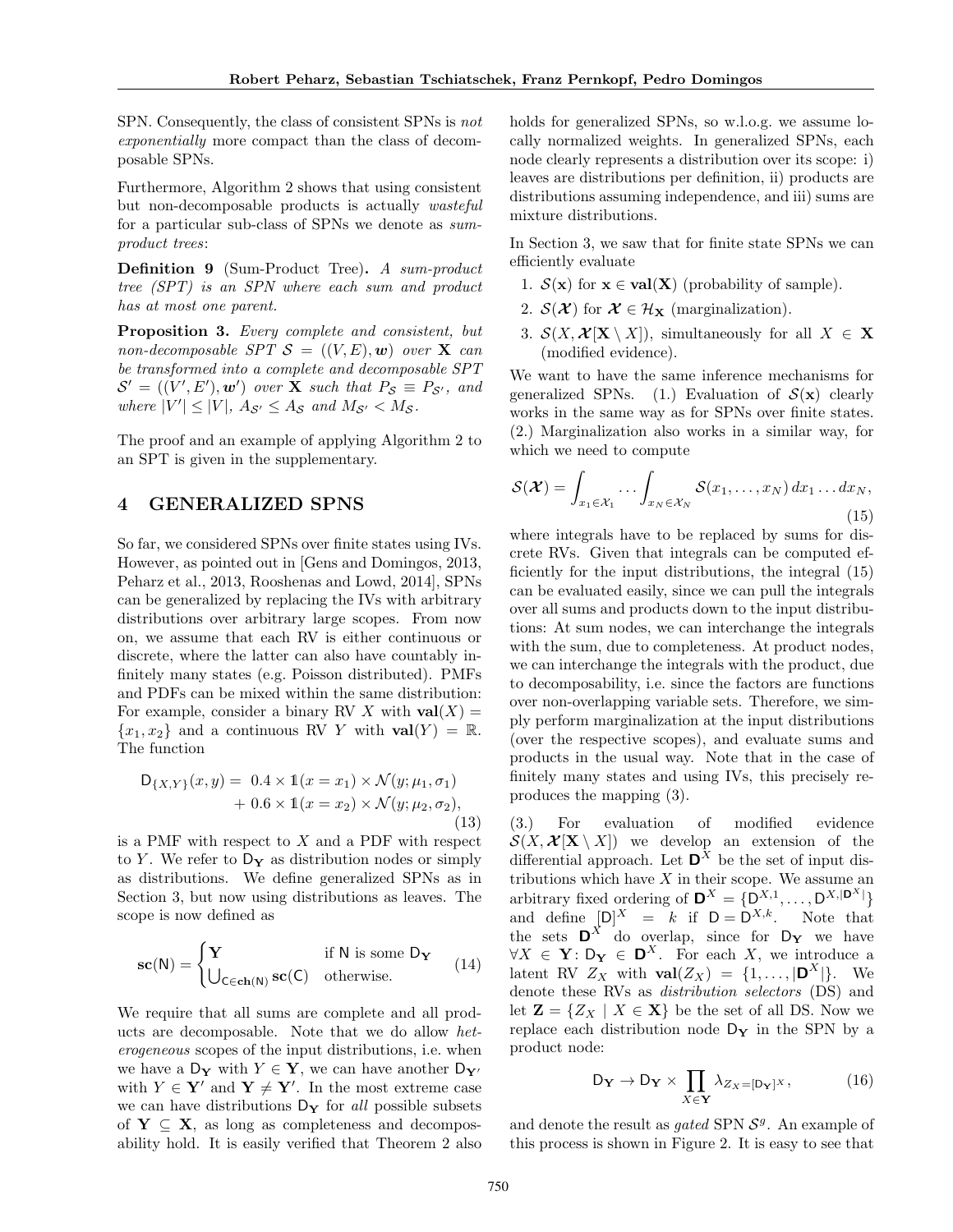

Figure 2: Construction of a gated SPN. We assume that  $\mathbf{sc}(D_1) = \{X\}$ ,  $\mathbf{sc}(D_2) = \mathbf{sc}(D_3) = \{X, Y\}$  and  $\mathbf{sc}(D_4) = \{Y\}.$  (a): Excerpt showing the distribution nodes over  $X$  and  $Y$ . (b): Same excerpt with IVs  $\lambda_{Z_X=1}, \lambda_{Z_X=2}, \lambda_{Z_X=3}, \lambda_{Z_Y=1}, \lambda_{Z_Y=2}, \lambda_{Z_Y=3}$  of DSs.

the gated SPN is a complete and decomposable SPN and thus represents a distribution over X∪Z. Furthermore, we have  $\mathcal{S}(\mathbf{X}) = \mathcal{S}^g(\mathbf{X}) = \sum_{\mathbf{z} \in \text{val}(\mathbf{Z})} \mathcal{S}^g(\mathbf{X}, \mathbf{z}),$ since when the DS are marginalized, i.e.  $\lambda_{\mathbf{Z}} \equiv 1$ , the introduced products simply copy the original distribution nodes. The following proposition establishes a conditional factorization property of the gated SPN.

**Proposition 4.** Let  $S^g$  be a gated SPN. For any  $X \in$ **X** and  $k \in \{1, ..., |\mathbf{D}^X|\}$ , let  $\mathbf{X}^D = \mathbf{sc}(\mathbf{D}^{X,k})$  and  $\mathbf{X}^R = \mathbf{X} \setminus \mathbf{X}^D$ . It holds that  $\mathcal{S}^g(\mathbf{X},Z_X=k,\mathbf{Z} \setminus Z_X)=$  $\mathsf{D}^{X,k}(\mathbf{X}^D) \, \mathcal{S}^g(\mathbf{X}^R, Z_X=k, \mathbf{Z} \setminus Z_X).$ 

We define a modified notion of network polynomial, the extended network polynomial (ENP).

Definition 10 (Extended Network Polynomial). Let  $P(X, Z)$  be a probability distribution over RVs X, Z, where **Z** have finitely many states. The extended network polynomial  $f_P^e$  is defined as  $f_P^e(\mathbf{X}, \boldsymbol{\lambda}) =$  $\sum_{\mathbf{z}\in\mathbf{val}(\mathbf{Z})}P(\mathbf{X},\mathbf{z})\prod_{Z\in\mathbf{Z}}\lambda_{Z=\mathbf{z}[Z]}.$ 

The ENP is an NP over only a part of the RVs, namely Z. Similar as for the NP, we can use it to evaluate and marginalize over Z and apply the differential approach. Now, using a modification of the proof for Theorem 2, one can show that a gated SPN  $S<sup>g</sup>$  over model RVs **X** and DS **Z** computes the ENP  $f_{\mathcal{S}^g}^e(\mathbf{X}, \boldsymbol{\lambda})$ .

We are now ready to derive the differential approach for generalized SPNs, i.e. to evaluate  $\mathcal{S}(X, \mathcal{X} | \mathbf{X} \setminus X)$ for all  $X$  simultaneously. Using Proposition 4, we have

$$
S(X, \mathcal{X}[\mathbf{X} \setminus X]) = \sum_{\mathbf{z}} S^{g}(X, \mathcal{X}[\mathbf{X} \setminus X], \mathbf{z})
$$
  
\n
$$
= \sum_{k=1}^{|\mathbf{D}^{X}|} \mathbf{D}^{X,k}(X, \mathcal{X}[\mathbf{X}^{D} \setminus X]) \sum_{\mathbf{z}'} S^{g}(\mathcal{X}[\mathbf{X}^{R}], Z_{X} = k, \mathbf{z}')
$$
  
\n
$$
= \sum_{k=1}^{|\mathbf{D}^{X}|} \mathbf{D}^{X,k}(X, \mathcal{X}[\mathbf{X}^{D} \setminus X]) S^{g}(\mathcal{X}[\mathbf{X}^{R}], Z_{X} = k),
$$
\n(17)

where the sets  $X^D$  and  $X^R$ , depending on X and  $k$ , are defined as in Proposition 4 and  $z'$  runs over

 $val(\mathbf{Z}\setminus Z_X)$ . We see that  $\mathcal{S}(X, \mathcal{X}|\mathbf{X}\setminus X)$  is computed by a linear combination of the input distributions in  $\mathbf{D}^X$ , evaluated for modified evidence  $\mathcal{X}[\mathbf{X}^D \setminus X]$ weighted by factors  $\mathcal{S}^g(\mathcal{X}[\mathbf{X}^R], Z_X = k)$ . These factors are obtained using the differential approach. When **Z** is marginalized, i.e. when  $\lambda_{\mathbf{Z}} \equiv 1$ , the differential approach tells us that

$$
S^{g}(\mathbf{X}, Z_{X} = k) = \frac{\partial S^{g}}{\partial \lambda_{Z_{X} = k}} = \frac{\partial S^{g}}{\partial P} D^{X,k}(\mathbf{X}^{D}), \quad (18)
$$

where P is the parent product of  $\lambda_{Z_X=k}$  and  $\mathsf{D}^{X,k}$  in  $\mathcal{S}^g$ (see Figure 2). Note that  $\frac{\partial S^g}{\partial P}$  $\frac{\partial S^g}{\partial P}$  equals  $\frac{\partial S}{\partial D^{X,k}}$ , since the structure above  $D^{X,k}$  in S is identical to the structure in  $S<sup>g</sup>$  above P. Comparing (17) and (18) we note that  $\mathcal{S}^g(\mathcal{X}[\mathbf{X}^R], Z_X = k) = \frac{\partial \mathcal{S}^g}{\partial \mathsf{P}} = \frac{\partial \mathcal{S}}{\partial \mathsf{D}^{X,k}}$ , yielding

$$
\mathcal{S}(X,\boldsymbol{\mathcal{X}}[X\setminus X])=\sum_{k=1}^{|\mathbf{D}^X|}D^{X,k}(X,\boldsymbol{\mathcal{X}}[X^D\setminus X])\,\frac{\partial \mathcal{S}}{\partial D^{X,k}}.
$$

Inference scenario (3.) is summarized in Algorithm 3. Note, that although we used gated SPNs and ENPs

| Algorithm 3 Infer marginal posteriors                                                                                                                                     |  |  |  |
|---------------------------------------------------------------------------------------------------------------------------------------------------------------------------|--|--|--|
| 1: Evaluate input distributions for evidence $\mathcal{X}$                                                                                                                |  |  |  |
| 2: Evaluate all sums and products (upwards pass)                                                                                                                          |  |  |  |
|                                                                                                                                                                           |  |  |  |
| 3: For all nodes N, compute $\frac{\partial S}{\partial N}$ (backpropagation)<br>4: $\forall X, k$ let $f^k(X) = D^{X,k}(X, \mathcal{X}[\text{sc}(D^{X,k}) \setminus X])$ |  |  |  |
| 5: $\forall X: \mathcal{S}(X, \mathcal{X}[X \setminus X]) \leftarrow \sum_{k=1}^{\mathbf{ D^X }} \frac{\partial \mathcal{S}}{\partial \mathbf{D}^{X,k}} f^k(X)$           |  |  |  |

for deriving this result, the required quantities can be computed in the original non-gated SPN. Note that Algorithm 3 reproduces the classical differential approach when considering SPNs over RVs with finitely many states and using IVs as distributed nodes.

# 5 CONCLUSION

In this paper, we aimed to develop a deeper understanding of SPNs and summarize our main results. We now summarize our main results. First, we do not lose any model power when we assume that the weights of SPNs are locally normalized, i.e. normalized for each sum node. Second, we do not lose much model power when we prefer the simpler condition of decomposability over consistency. Third, the inference scenarios known from network polynomials and Darwiche's differential approach can be applied in a similar way to general SPNs, i.e. SPNs with more or less arbitrary input distributions.

#### ${\bf Acknowledgements}$

This work was supported by the Austrian Science Fund (project number P25244-N15).